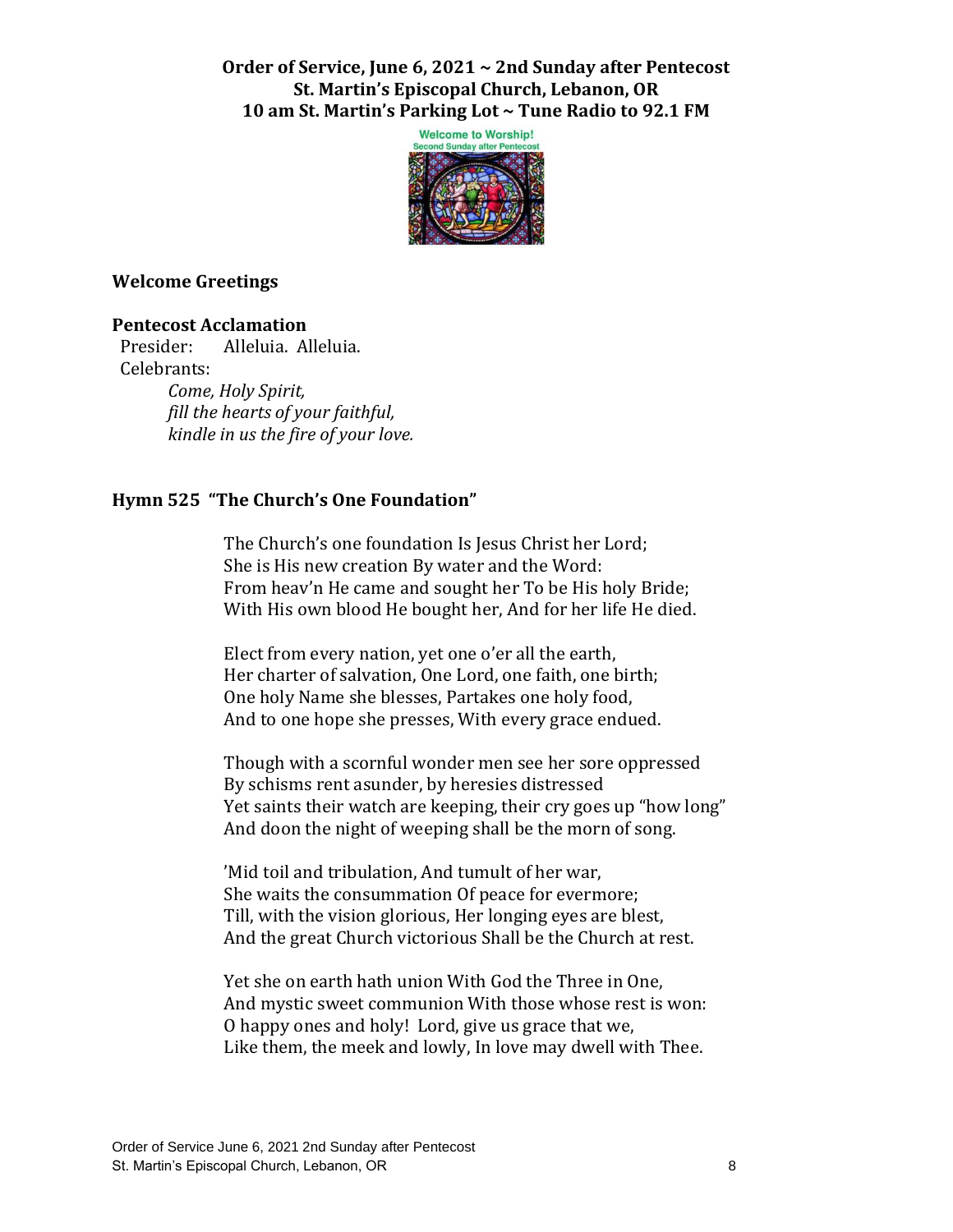# **First Lesson: A Reading from 2 Corinthians 4:13-5:1**

Just as we have the same spirit of faith that is in accordance with scripture—"I believed, and so I spoke" —we also believe, and so we speak, because we know that the one who raised the Lord Jesus will raise us also with Jesus, and will bring us with you into his presence. Yes, everything is for your sake, so that grace, as it extends to more and more people, may increase thanksgiving, to the glory of God.

So we do not lose heart. Even though our outer nature is wasting away, our inner nature is being renewed day by day. For this slight momentary affliction is preparing us for an eternal weight of glory beyond all measure, because we look not at what can be seen but at what cannot be seen; for what can be seen is temporary, but what cannot be seen is eternal.

For we know that if the earthly tent we live in is destroyed, we have a building from God, a house not made with hands, eternal in the heavens.

- Hear what the spirit is saying to God's People
- Thanks be to God.

# **Psalm 51**

Have mercy on me, O God, according to thy steadfast love;

according to thy abundant mercy blot out my transgressions.

- 2 Wash me thoroughly from my iniquity,
- and cleanse me from my sin!
- 3 For I know my transgressions,
	- and my sin is ever before me.

4 Against thee, thee only, have I sinned, and done that which is evil in thy sight,

so that thou art justified in thy sentence and blameless in thy judgment.

5 Behold, I was brought forth in iniquity,

and in sin did my mother conceive me.

6 Behold, thou desirest truth in the inward being; therefore teach me wisdom in my secret heart.

- 7 Purge me with hyssop, and I shall be clean; wash me, and I shall be whiter than snow.
- 8 Fill me with joy and gladness;

let the bones which thou hast broken rejoice.

- 9 Hide thy face from my sins, and blot out all my iniquities.
- 10 Create in me a clean heart, O God, and put a new and right spirit within me.
- 11 Cast me not away from thy presence, and take not thy holy Spirit from me.
- 12 Restore to me the joy of thy salvation, and uphold me with a willing spirit.
- 13 Then I will teach transgressors thy ways, and sinners will return to thee.
- 14 Deliver me from bloodguiltiness, O God, thou God of my salvation, and my tongue will sing aloud of thy deliverance.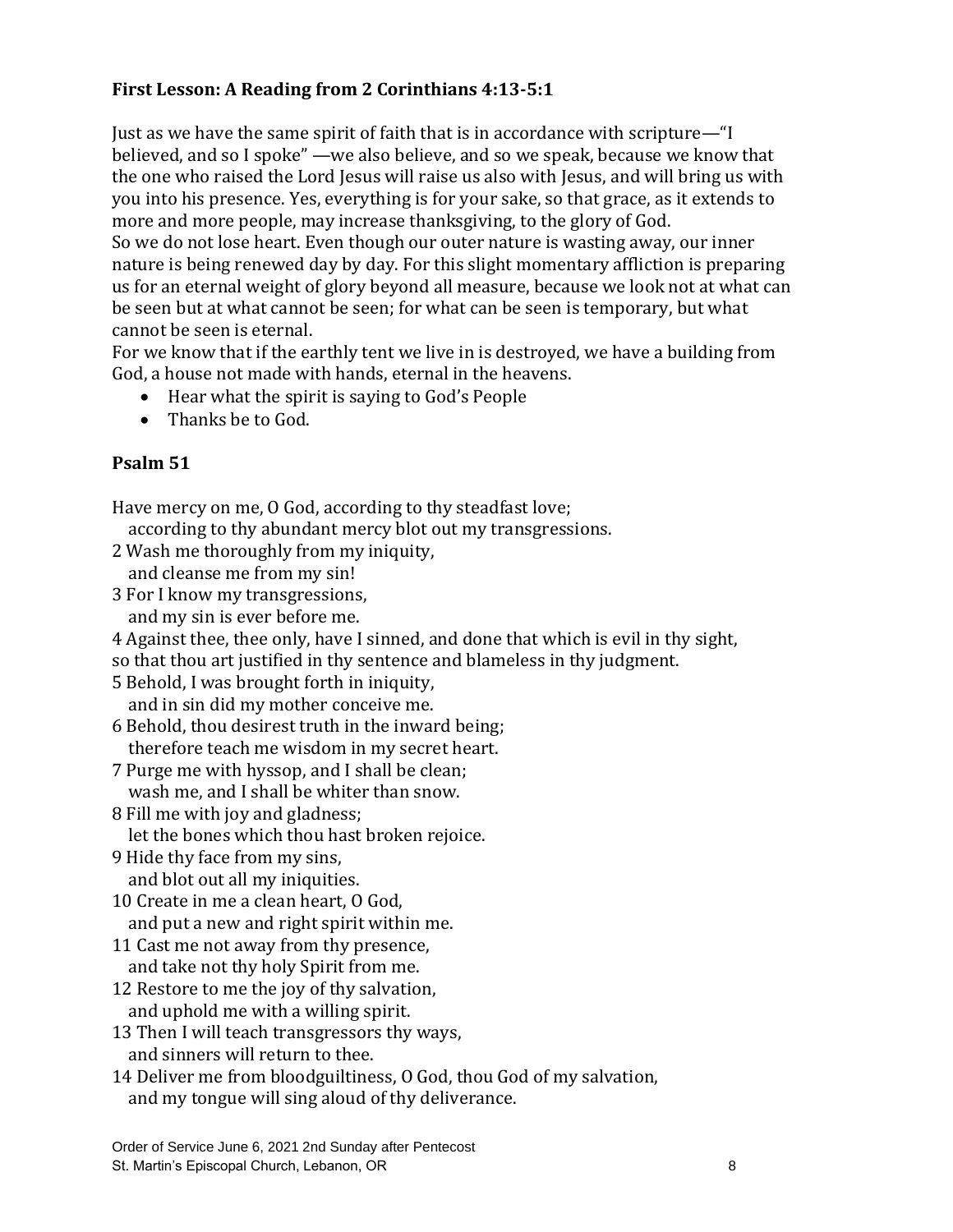15 O Lord, open thou my lips,

and my mouth shall show forth thy praise.

16 For thou hast no delight in sacrifice;

were I to give a burnt offering, thou wouldst not be pleased.

- 17 The sacrifice acceptable to God[d] is a broken spirit;
- a broken and contrite heart, O God, thou wilt not despise.
- 18 Do good to Zion in thy good pleasure;
- rebuild the walls of Jerusalem,
- 19 then wilt thou delight in right sacrifices, in burnt offerings and whole burnt offerings; then bulls will be offered on thy altar.

# **Second Lesson: A Reading from the Gospel of Mark, Chapter 3:20-35**

The crowd came together again, so that Jesus and his disciples could not even eat. When his family heard it, they went out to restrain him, for people were saying, "He has gone out of his mind." And the scribes who came down from Jerusalem said, "He has Beelzebul, and by the ruler of the demons he casts out demons." And he called them to him, and spoke to them in parables, "How can Satan cast out Satan? If a kingdom is divided against itself, that kingdom cannot stand. And if a house is divided against itself, that house will not be able to stand. And if Satan has risen up against himself and is divided, he cannot stand, but his end has come. But no one can enter a strong man's house and plunder his property without first tying up the strong man; then indeed the house can be plundered.

"Truly I tell you, people will be forgiven for their sins and whatever blasphemies they utter; but whoever blasphemes against the Holy Spirit can never have forgiveness, but is guilty of an eternal sin"— for they had said, "He has an unclean spirit."

Then his mother and his brothers came; and standing outside, they sent to him and called him. A crowd was sitting around him; and they said to him, "Your mother and your brothers and sisters are outside, asking for you." And he replied, "Who are my mother and my brothers?" And looking at those who sat around him, he said, "Here are my mother and my brothers! Whoever does the will of God is my brother and sister and mother."

- Hear what the Spirit is Saying to God's People
- Thanks be to God

## **Hymn 645 "The King of Love my Shepherd Is"**

The King of love my Shepherd is, Whose goodness faileth never; I nothing lack if I am His, And He is mine forever.

Where streams of living water flow My ransomed soul He leadeth, And, where the verdant pastures grow, With food celestial feedeth.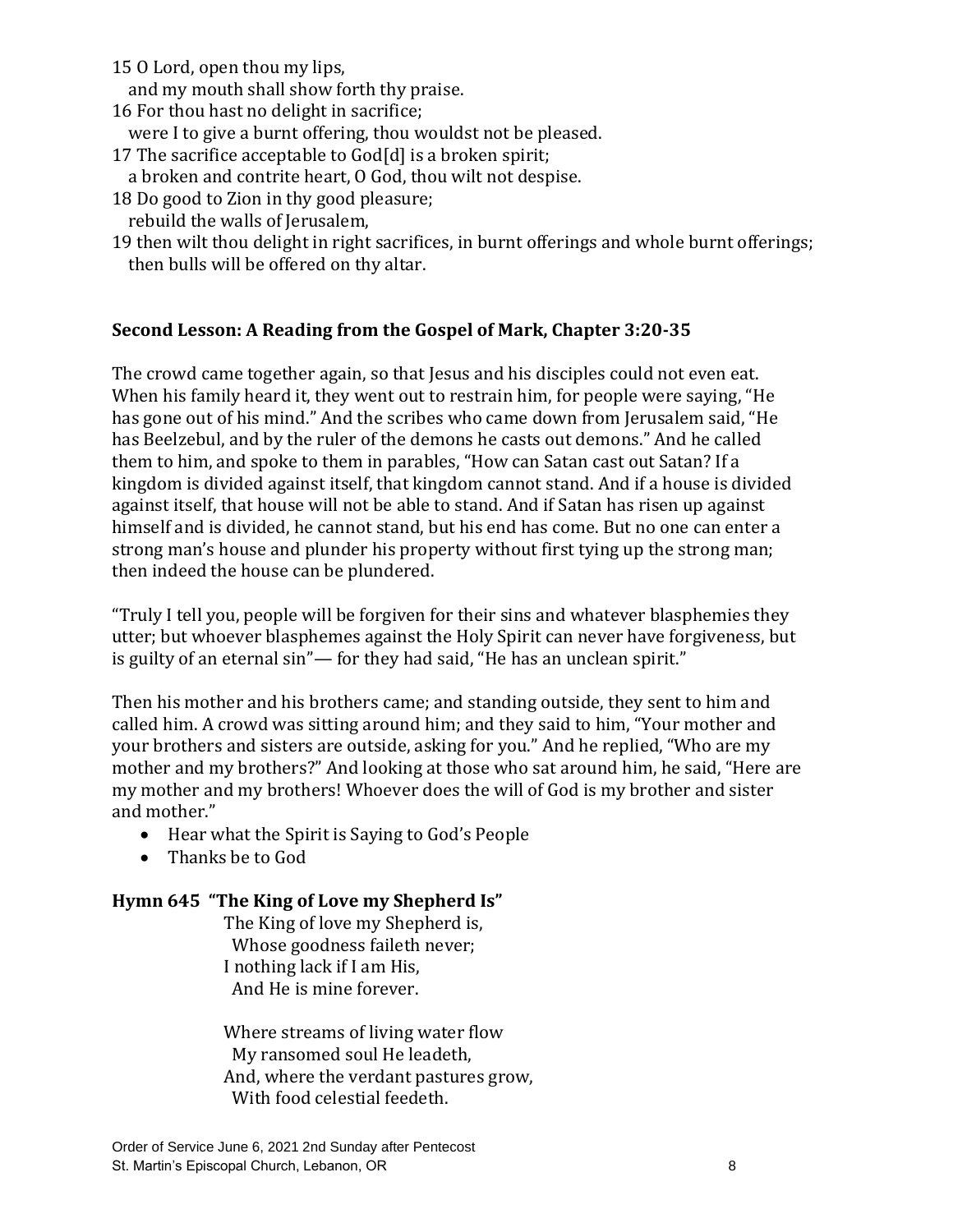Perverse and foolish oft I strayed, But yet in love He sought me, And on His shoulder gently laid, And home rejoicing brought me.

In death's dark vale I fear no ill With Thee, dear Lord, beside me; Thy rod and staff my comfort still, Thy Cross before to guide me.

Thou spread'st a table in my sight; Thy unction grace bestoweth; And oh, what transport of delight From Thy pure chalice floweth!

And so through all the length of days Thy goodness faileth never; Good Shepherd, may I sing Thy praise Within Thy house forever.

### **Sermon "A New Heart" Bishop +John S. Thornton**

Read the first three chapters of Mark's Gospel, straight through, one, two, three and you can feel that, in spite of all the healing, this is going to end badly. It's about the capacity of the human heart and our fear of it. It upsets the order of things in which we have investments. Mark's Gospel begins with Jesus' baptism in the river Jordan and the forty days of fasting in the wilderness. There's none of the mythology of the Conception and the Birth and none of the mythology of the Temptation. Mark's passion for Jesus is Jesus' passion for healing the sick – and, generally, for all the people who get the short end of the stick in this world. For obvious and simple reasons, he breaks a lot of the rules. In story after story in Mark's Gospel, Jesus makes it very clear that ruling out mercy, for any reason whatsoever, is the essence of evil.

In those first three chapters of Mark's Gospel, there are five stories about Jesus' conflict with scribes and Pharisees. To keep the sermon a little shorter, I refer to three of the five. The first is a story is at the beginning of Chapter Two. After hiking around Galilee and healing sick people everywhere, Jesus is back in Capernaum. He's teaching in someone's house. It's crowded. There's no more room. Not even a skinny person could slip in. Just then four husky guys, carrying their paralyzed buddy, showed up. And they would not be deterred by a closed door. They were, by God, going to get their buddy in. So they climbed up the roof and tore off some of the thatching, making a hold big enough to lower their buddy through. There was annoyance and censure, of course; but there was laughter too. Jesus saw it as an outrageous act of faith and, instantly, said to the paralyzed man, "Son, your sins are forgiven." His sins are forgiven? Just like that? The scribes who were there were outraged. "This is blasphemy!" "Only God can forgive sins." Really? Only God? How does God do that without the mediation of human beings? That's what we were created for, to set people free from the guilt that paralyzes them. Jesus just says to the paralyzed man, "Stand up, take your mat and go home." And he did. Good God!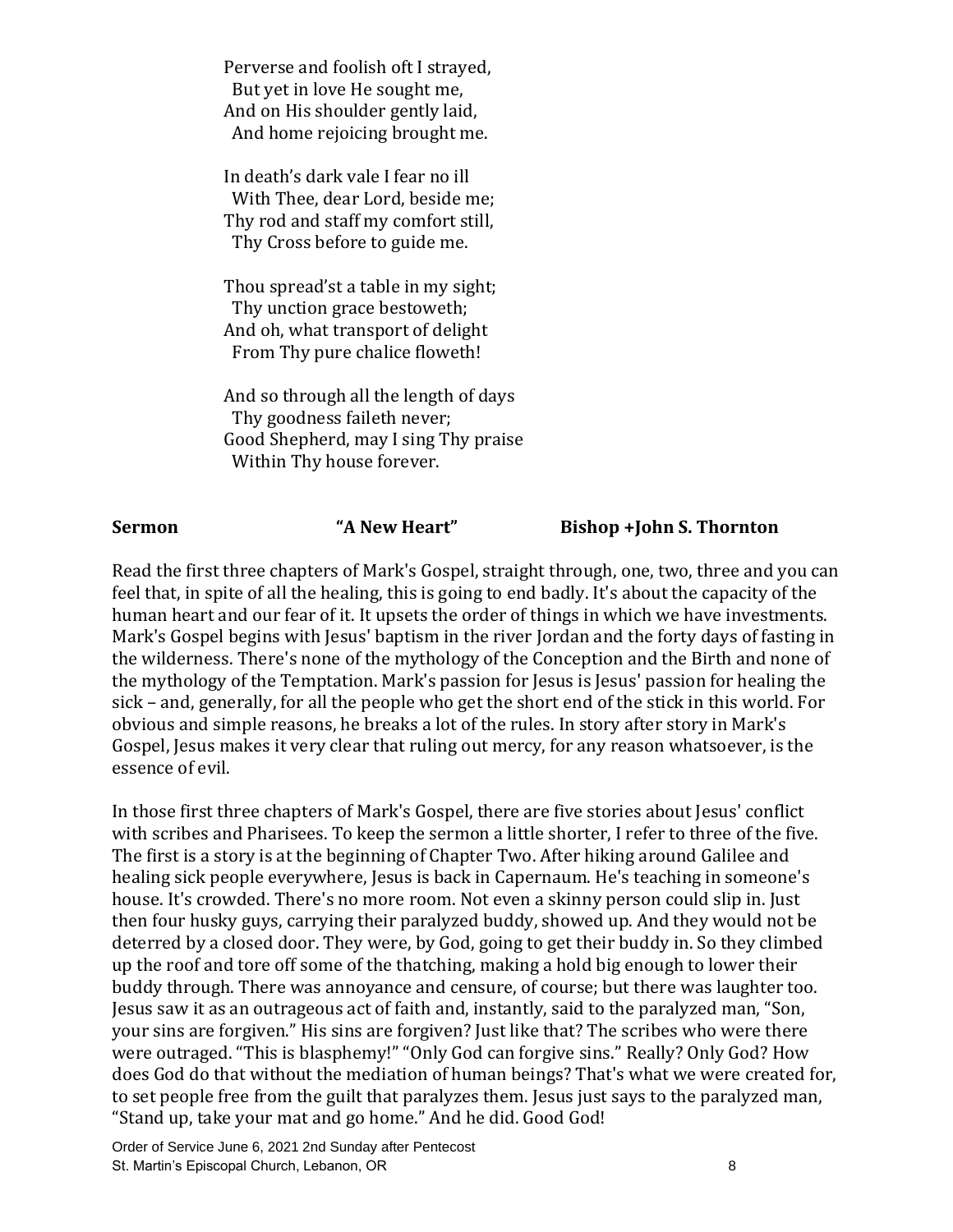The second story is mid-way through Chapter Two. Jesus and his friends were walking along the shore of the Sea of Galilee when he noticed the "booth" of the tax-collector, one Levi (son of Alphaeus). Levi is sitting there. According to the story, Jesus simply says, Levi, "follow me." And Levi does. He just gets up and follows Jesus. As it turns out, Levi follows Jesus to his own house, evidently with the expectation that he'll put on a feast for everybody. Why not? He has make himself rich off them. So lots of people were there, in two categories, the "righteous" and the "sinners." They were having a party that looked a little like somebody's idea of heaven. But the scribes of the Pharisees thought it looked more like hell. Instead of speaking directly with Jesus, they tell his disciples that Jesus shouldn't be eating with "sinners." It would be bad for his reputation. He'd lose some credibility. You know. All the usual warnings about being in bad company. Jesus hears it. Very calmly, I suppose, he says to the scribes of the Pharisees, "I have come not to call the righteous but sinners." It never occurred to the "righteous" that there's only one category. We're all sinners, in some degree or other. The biggest problem, existentially, is to believe that you've achieved "righteousness" and not be aware that it has turned to selfrighteousness, than which there is little that will alienate you from God quicker. It was just one more reason why the scribes of the Pharisees didn't like Jesus.

The third story is at the very beginning of Chapter Three. Jesus is in the synagogue in Capernaum again. There was a man with a withered hand there too. The Pharisees were watching to see if Jesus would do something for him. It was, after all, the Sabbath. No work was allowed. Healing was "work." Predictably, Jesus says to the man with the withered hand, "Come here." The Pharisees go into a snit. You can't do that! It's the Sabbath! And Jesus fires back at them. (It actually says that "he looked around at them with anger.") Are you telling me that there's one day each week when it's against the Law and against the will of God to be merciful? There is not one minute of any day when we're not commanded to be merciful. God is mercy! Then Jesus turned to the man with the withered hand and said, "Give me your hand." The hand was restored.

You'd think that the Pharisees might muster up a little amazement and delight. Oh, no. They got put down – again. They'd had enough of Jesus. He was going to wreck the whole system, particularly their authority over the lives of others.

Their status. Their wealth. All their defenses against a merciful God. You know how it goes. So, I quote Chapter Three, Verse Six of Mark's Gospel, "The Pharisees went out and immediately conspired with the Herodians against him, how to destroy him." Here comes the Cross. We just can't bear that much love.

In that same story, the healing of the man with the withered hand, Jesus gives us the definition of "sin." It says that "he was grieved at their hardness of heart." The Greek word is *schlerocardia*. That's the disease of humankind.

You and I are here, at St. Martin's Episcopal Church, to be healed of that disease, to learn the Way of Love and, in spite of all the cautions and all the constraints, to go only that way.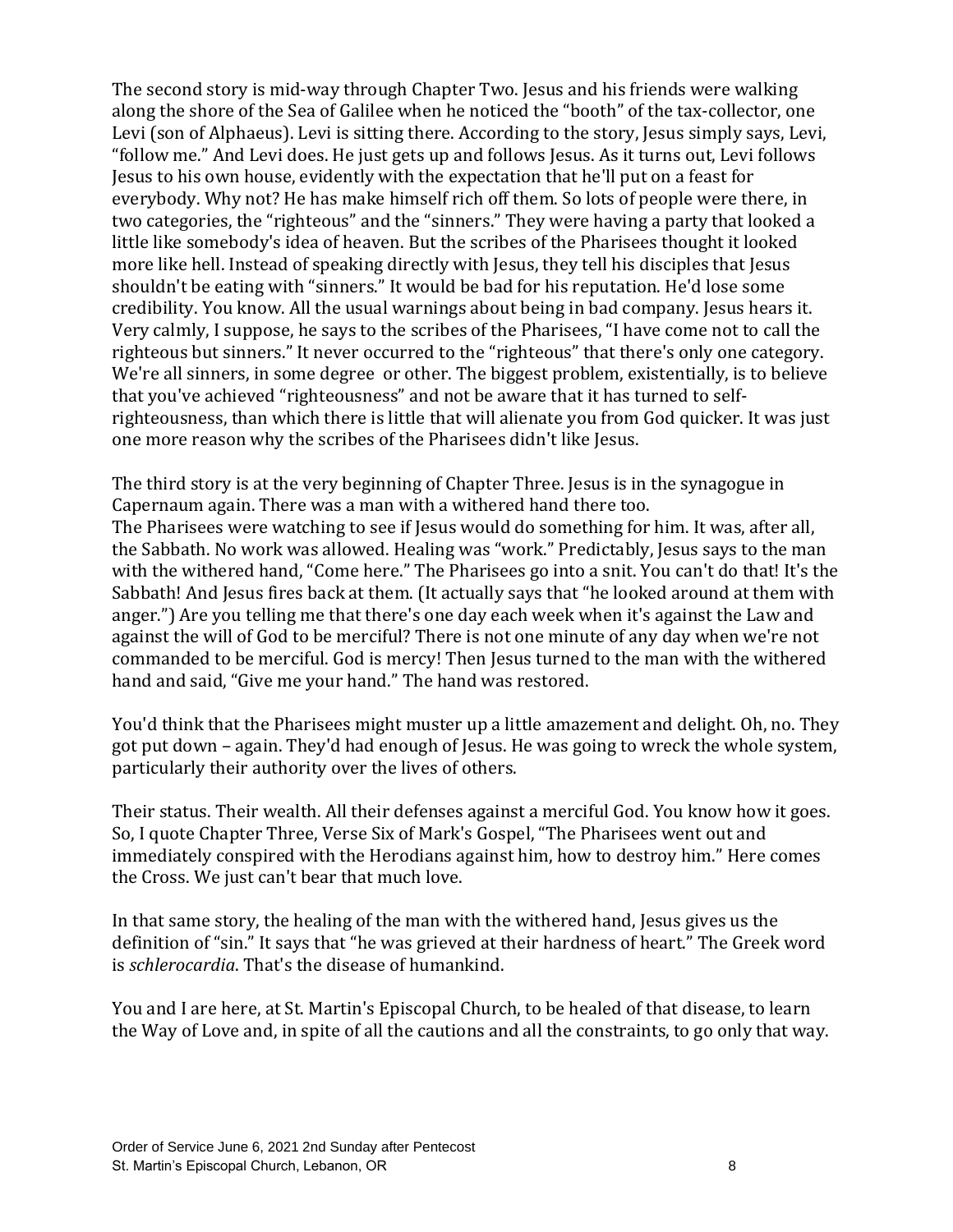## **In place of the Nicene Creed:**

 "For the divine nature was his from the first, yet he did not think to snatch at equality with God, but made himself nothing, assuming the nature of a slave" Philippians 2:6

## **Prayers of the People, Form I**

With all our heart and with all our mind, let us pray to the Lord, saying "Lord, have mercy."

For the peace from above, for the loving-kindness of God, and for the salvation of our souls, let us pray to the Lord.  *Lord, have mercy.*

For the peace of the world, for the welfare of the Holy Church of God, and for the unity of all peoples, let us pray to the Lord.

*Lord, have mercy.*

For our Bishop, and for all the clergy and people, let us pray to the Lord. *Lord, have mercy.*

For our President, for the leaders of the nations, and for all in authority, let us pray to the Lord.

*Lord, have mercy.*

For this city of Lebanon, for every city and community, and for those who live in them, let us pray to the Lord.

*Lord, have mercy.*

For seasonable weather, and for an abundance of the fruits of the earth, let us pray to the Lord.

*Lord, have mercy.*

For the good earth which God has given us, and for the wisdom and will to conserve it, let us pray to the Lord.

*Lord, have mercy.*

For those who travel on land, on water, or in the air [or through outer space], let us pray to the Lord.

*Lord, have mercy.*

For the aged and infirm, for the widowed and orphans, and for the sick and the suffering, let us pray to the Lord.

*Lord, have mercy.*

 For those on our prayer list and those we name silently or aloud, let us pray to the Lord. *Lord, have mercy.*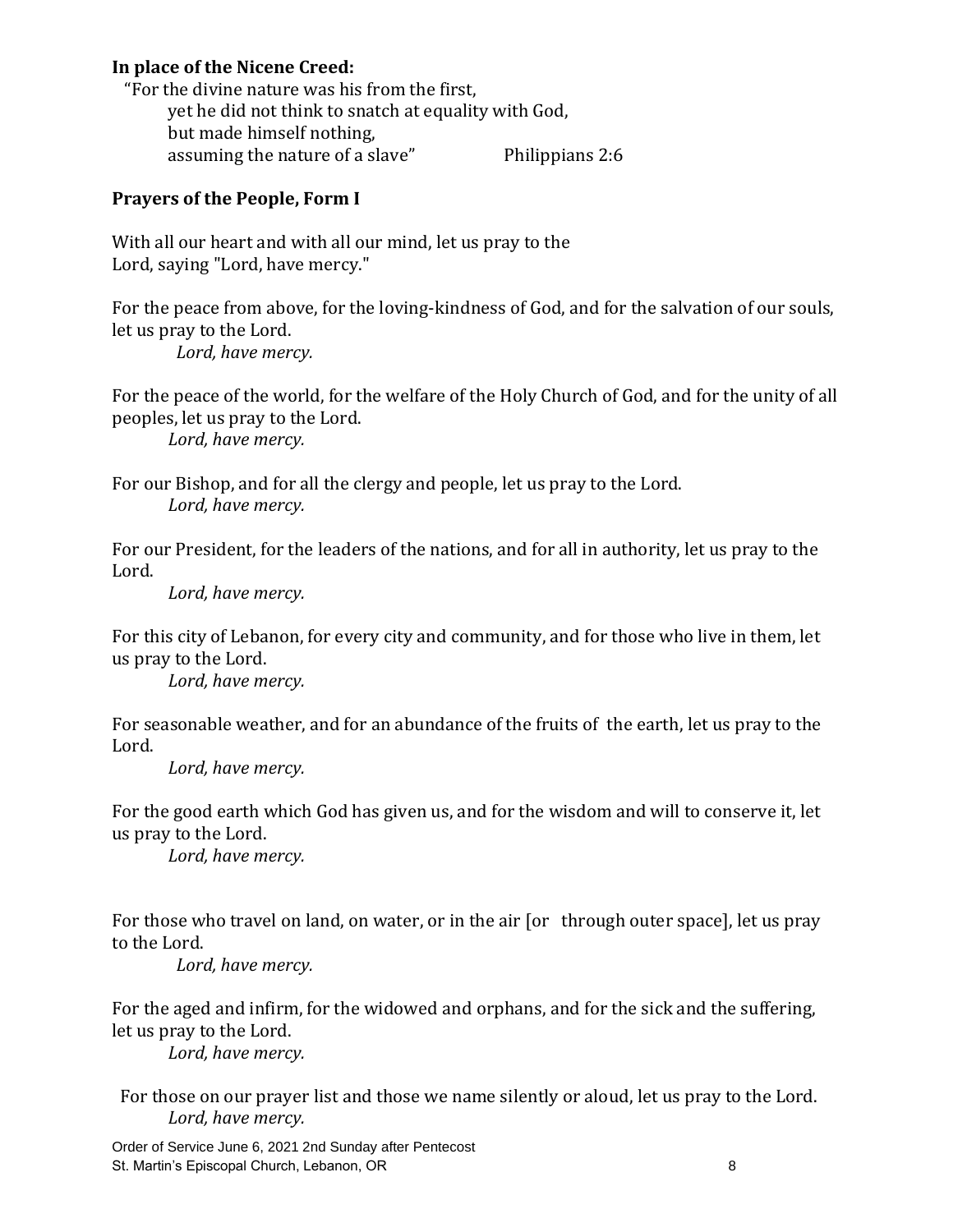For the poor and the oppressed, for the unemployed and the destitute, for prisoners and captives, and for all who remember and care for them, let us pray to the Lord.

*Lord, have mercy.*

For all who have died in the hope of the resurrection, and for all the departed, let us pray to the Lord.

*Lord, have mercy.*

For deliverance from all danger, violence, oppression, and degradation, let us pray to the Lord.

*Lord, have mercy.*

For the absolution and remission of our sins and offenses, let us pray to the Lord. *Lord, have mercy.*

That we may end our lives in faith and hope, without suffering and without reproach, let us pray to the Lord.

*Lord, have mercy.*

 Defend us, deliver us, and in thy compassion protect us, O Lord, by thy grace. *Lord, have mercy.*

In the communion of the blessed Mary and Martin and of all the saints, let us commend ourselves, and one another, and all our life, to Christ our God.

*To thee, O Lord our God.*

## **Lord's Prayer**

Our Father, who art in heaven, hallowed be thy Name, thy kingdom come, thy will be done, on earth as it is in heaven. Give us this day our daily bread. And forgive us our trespasses, as we forgive those who trespass against us. And lead us not into temptation, but deliver us from evil. For thine is the kingdom, and the power, and the glory, for ever and ever. *Amen.*

## **Prayer for St. Martin's**

God of Love, open our eyes and ears to perceive you at work in creation, the church, and our parish. Fill our hearts with your love that we may reach out in love to others. Stir up our imagination with your Holy Spirit that we may find new ways to live into life with you. Give us a vision of your mission